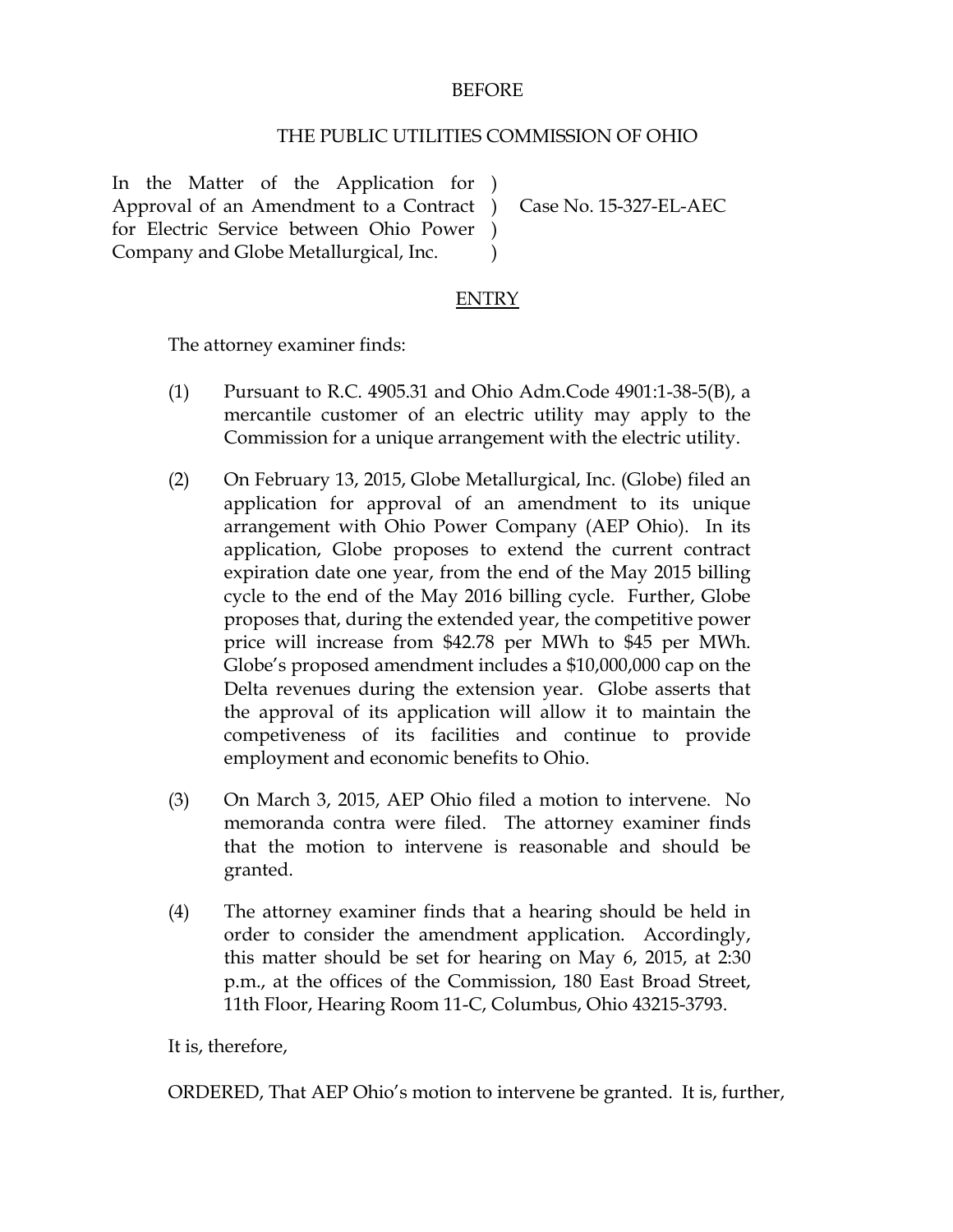ORDERED, That a hearing in this case should be held in accordance with finding (4). It is, further,

ORDERED, That a copy of this Entry be served upon each party of record.

## THE PUBLIC UTILITIES COMMISSION OF OHIO

s/Nicholas Walstra

By: Nicholas Walstra Attorney Examiner

jrj/vrm